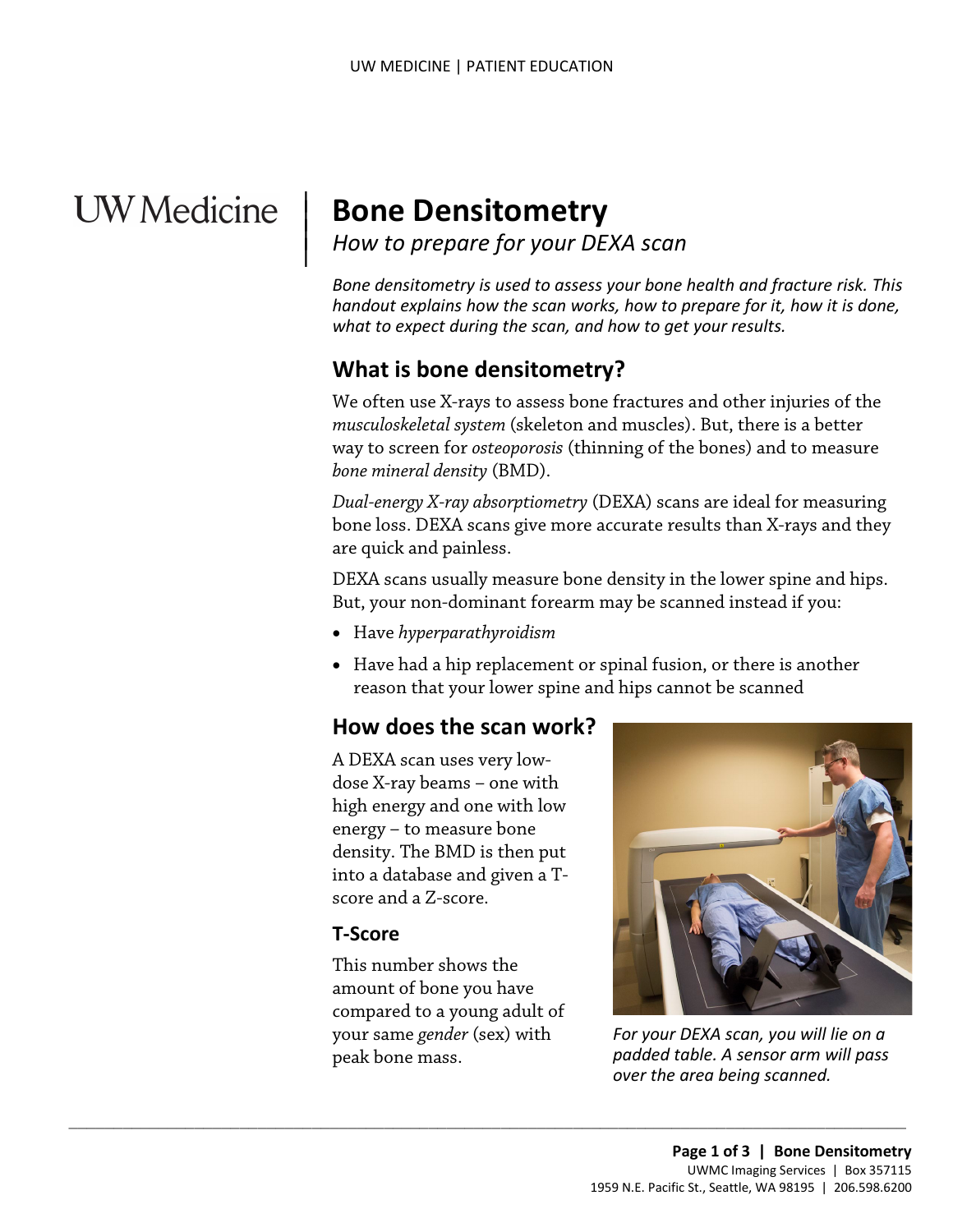A T-score result:

- **Above -1** is considered normal.
- **Between -1 and -2.5** shows *[osteopenia](javascript:glossAry()*, the first stage of bone loss. Osteopenia means that there is an increased risk for fracture.
- **Below -2.5** shows osteoporosis. Osteoporosis usually means there is a high risk for fracture.

#### **Z-Score**

This number shows the amount of bone you have compared to other people in your age group who are your same size and gender. If your Z-score is below -2.5:

- You have secondary osteoporosis.
- You may need more medical tests.

### **How should I prepare?**

- Tell your doctor if you recently:
	- Had a *barium* exam
- You have secondary osteoporosis.<br>• You may need more medical tests.<br>**How should I prepare?**<br>• Tell your doctor if you recently:<br>- Had a *barium* exam<br>- Received *contrast* (X-ray dye) for a *computed tomography* (C – Received *contrast* (X-ray dye) for a *computed tomography* (CT) or *radioisotope* scan

 wait 10 to 14 days before having a DEXA scan. If you have had one of these exams recently, you may need to

• *If you were assigned female at birth:* Tell your provider if you are pregnant or breastfeeding, or if there is any chance you could be pregnant.

#### **On the Day of Your Exam**

- Eat your meals as usual.
- Do **not** take calcium supplements for at least 24 hours before the exam.
- Wear loose-fitting, comfortable clothing.
- **Do NOT wear any metal zippers or metal buttons.**
- • *If you were assigned female at birth:* Tell the technologist if there is any chance you could be pregnant.

### **What should I expect?**

 $\_$  ,  $\_$  ,  $\_$  ,  $\_$  ,  $\_$  ,  $\_$  ,  $\_$  ,  $\_$  ,  $\_$  ,  $\_$  ,  $\_$  ,  $\_$  ,  $\_$  ,  $\_$  ,  $\_$  ,  $\_$  ,  $\_$  ,  $\_$  ,  $\_$  ,  $\_$  ,  $\_$  ,  $\_$  ,  $\_$  ,  $\_$  ,  $\_$  ,  $\_$  ,  $\_$  ,  $\_$  ,  $\_$  ,  $\_$  ,  $\_$  ,  $\_$  ,  $\_$  ,  $\_$  ,  $\_$  ,  $\_$  ,  $\_$  ,

• We may ask you to undress and put on *scrubs.* These are the top and pants nurses often wear.